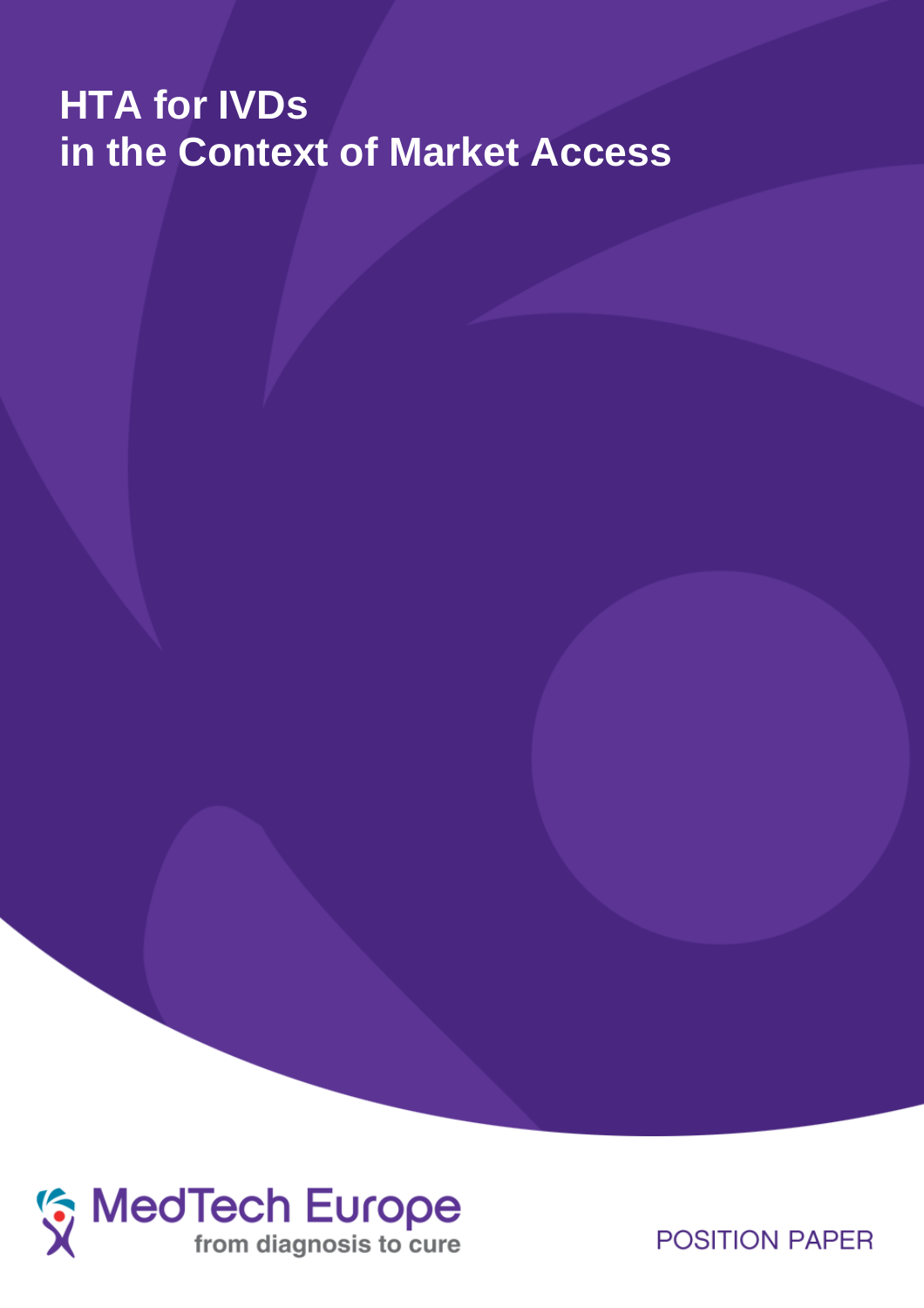

# **Introduction**

MedTech Europe, the European trade organisation representing the medical technology industries, from diagnosis to cure welcomes the opportunity to bring forward its position regarding health technology assessment (HTA) applied to in vitro diagnostics (IVDs). MedTech Europe would like to comment on several points of significant importance that are needed to ensure equitable patient access to IVDs and to treatment in Europe. This position delineates our vision for the future of HTA for IVDs in the context of Europe's market access environment.

- $\triangleright$  IVDs play a key role in guiding and enabling decision-making for health and appropriate healthcare, while also contributing to the sustainability of health systems.
- $\triangleright$  Acknowledging this role, access to IVDs should follow transparent and predictable processes within **FU** Member States

# **Regarding access to IVDs at EU Member State level, we call for:**

- $\triangleright$  Market access processes that are suitable for the specificities of IVDs. These processes need to allow for the value of IVDs for patient management to be shown, including:
	- o Transparency and clarity of criteria and data requirements for decision making on IVDs; and
	- o Appropriate timelines for market access decisions.
- $\triangleright$  Incentives that will further drive innovation and continuously improve care.

# **Taking into account general aspects of HTA at EU Member States and EU level, we are certain that:**

- $\triangleright$  If an HTA on IVDs is requested, the HTA should be performed in order to inform a decision point through a "fit-for-purpose" approach. Such an approach should be:
	- o Linked to a decision about coverage, reimbursement, funding and/or use;
	- o Well adapted to the specifics of the IVD under assessment; and
	- o Using appropriate and specific methodologies based on available quality evidence, and developed in cooperation with relevant stakeholders.
- $\triangleright$  A timely dialogue involving manufacturers should be an integral part of the HTA process.

# **Regarding specific HTAs conducted at EU Member States or EU level, we request that:**

- $\triangleright$  Relevant stakeholders including industry, be involved in all parts of the HTA process in order to:
	- o Meet decision-makers' expectations;
	- o Answer questions;
	- o Share knowledge about the IVD under assessment;
	- o Identify unmet needs in existing healthcare pathways;